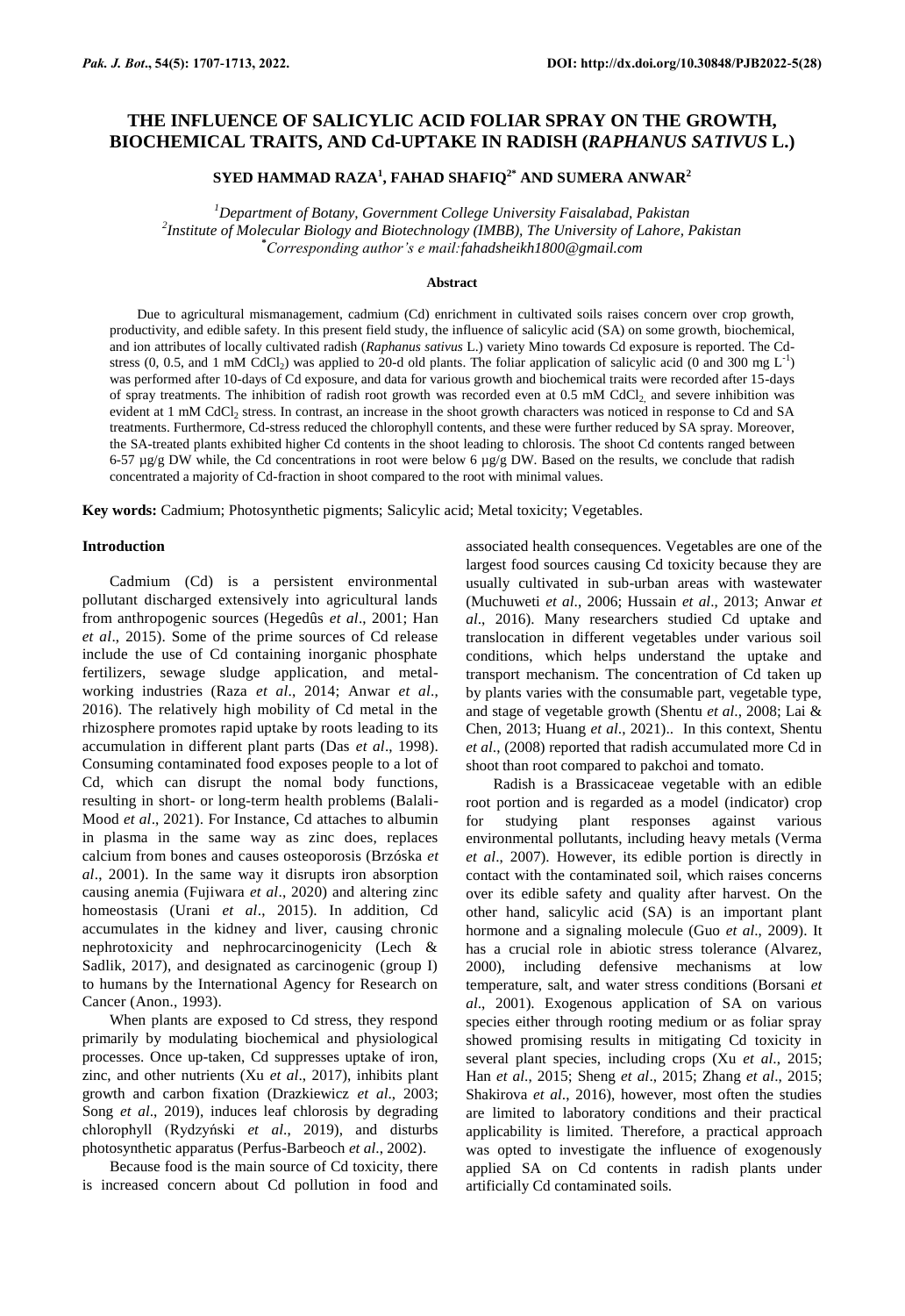## **Materials and Methods**

**Experiment details:** A field experiment was arranged in a split-plot design. Three main plots  $(4 \text{ m} \times 2 \text{ m})$  were prepared as described by Raza and Shafiq (2013a). Seeds of radish (*Raphanus sativus* L. variety Mino) were sown on both sides of the ridges. Three ridges were made in each main plot, the distance between ridges was 50 cm, and the height of each ridge was 15 cm. After 15 d of seed germination, plant to plant distance of 10 cm was maintained, and three levels of Cd, *i.e.*, 0, 0.5, and 1 mM  $CdCl<sub>2</sub>$  were applied to the main plots. Then after 10 d of Cd exposure, plants on the first and second ridges (two rows each) were sprayed with salicylic acid (SA, 300 mg  $L^{-1}$ , 0.1% tween-20 was added as a surfactant) and water sprayed, respectively, while plants on the third ridge were not sprayed (control).

**Determination of growth and biochemical traits:** After 15 d of SA treatments, plants were harvested, and various shoot and root lengths were measured. The shoot and root were weighed (fresh weight), dried at 70 °C, and weighed again (dry weight). Chlorophyll and carotenoid contents from the acetone (80%) extracted leaf tissues were determined as described by Arnon (1949) and Kirk & Allen (1965).

**Determination of inorganic ions:** Finely powdered, dried shoot and root (0.5 g) samples were used for element analysis after wet-acid digestion (Netondo *et al*., 2002). The Cd content from the digested samples was determined by atomic absorption spectrophotometer (novAA400, Analytik Jena, Germany). Sodium (Na<sup>+</sup> ) and potassium  $(K^+)$  ions were determined using a flame photometer (Jenway PFP, UK).

## **Statistical analysis**

Analysis of variance of the data was carried out using CoStat statistical software. Differences between means of treatments were assessed by Duncan's Multiple Range test (*p*<0.05) using MStat software.

## **Results**

**Radish vegetative growth in response to Cd stress and salicylic acid foliar application:** The exposure of radish to cadmium (Cd) contamination resulted in a significant reduction in root length  $(p<0.05)$ , fresh root weight  $(p<0.001)$ , and root dry weight  $(p<0.01)$  (Table 1). The application of salicylic acid (SA) did not improve the root length of radish plants compared to control plants, although improved root fresh and dry biomass in comparison with Cd-stressed (no spray) radish plants (*p*<0.05). In contrast, radish plants exposed to Cd contamination exhibited significantly higher shoot length  $(p<0.01)$  and fresh and dry biomass  $(p<0.01)$  than the control. A stimulation in the leaf area of Cd-stressed radish plants ( $p$ <0.001) and leaf numbers ( $p$ <0.05) were recorded. The foliar application of SA further improved the shoot growth attributes like shoot length; shoot fresh and dry weight, respectively (*p*<0.05). Furthermore, SA application increased the number of leaves and leaf area per plant (*p*<0.001) under Cd contamination.

|                                    | Treatments                                                                                                                                                  |                                 |                               |                           |                          |                           |                         |                    |                                         |
|------------------------------------|-------------------------------------------------------------------------------------------------------------------------------------------------------------|---------------------------------|-------------------------------|---------------------------|--------------------------|---------------------------|-------------------------|--------------------|-----------------------------------------|
| (mM CdCl <sub>2</sub> )<br>Cadmium | Foliar treatment                                                                                                                                            | Shoot length<br>$\binom{cm}{2}$ | Root length<br>$\binom{m}{n}$ | Shoot fresh<br>weight (g) | Root fresh<br>weight (g) | Shoot dry<br>weight (g)   | weight (g)<br>Root dry  | No.of<br>leaves    | Leaf area<br>$\left(\text{cm}^2\right)$ |
|                                    | No spray                                                                                                                                                    | $13.3^e \pm 1.6$                | $26.6^{ab} \pm 0.7$           | $16.6^{\circ} \pm 2.0$    | $29.8^{a} \pm 2.4$       | $1.85^{\circ} \pm 0.07$   | $2.24^a \pm 0.27$       | $14^{\circ} = 1.0$ | 294.81°±74.8                            |
|                                    | Water                                                                                                                                                       | $14.2^{\circ} \pm 0.4$          | $27.6^a \pm 0.$               | $17.1^e \pm 2.3$          | $31.2^a \pm 2.5$         | $1.97^{\circ} \pm 0.08$   | $2.33^{a} \pm 0.30$     | $14^d \pm 1.3$     | $306.37^{\circ}$ ± 79.3                 |
|                                    | Salicylic acid                                                                                                                                              | $17.8^{\circ} \pm 0.5$          | $22.0^{\circ d} \pm 1$        | $27.9^{\circ} \pm 2.6$    | $27.5^{ab} \pm 3.6$      | $2.89^d \pm 0.19$         | $2.07^a \pm 0.27$       | $15^{cd} \pm 0.6$  | $455.09^{\circ}$ ±5.6                   |
|                                    | No spray                                                                                                                                                    | $19.1^{\circ a} \pm 0.6$        | $23.5^{bcd}$ ± 1              | $39.5^{\circ} \pm 0.3$    | $20.5^{bc} \pm 2.2$      | $3.44^{\circ4} \pm 0.12$  | $1.21^{bc} \pm 0.19$    | $17^{bc} \pm 1.3$  | $686.57^{\circ}$ ± 35.3                 |
| $\widetilde{\rm C}$                | Water                                                                                                                                                       | $19.8^{bcd} \pm 1.5$            | $24.6^{abc} \pm 0.9$          | $40.9^{\circ}$ = 1.1      | $21.2^{bc} \pm 2.3$      | $3.52^{\circ d} \pm 0.12$ | $1.23^{bc} \pm 0.30$    | $19^{b} \pm 1.2$   | 691.50 <sup>b</sup> ±36.7               |
|                                    | Salicylic acid                                                                                                                                              | $25.1^a \pm 1.0$                | $21.0^4 \pm 0.$               | $75.0^a \pm 1.4$          | $26.6^{ab} \pm 2.8$      | $6.89^{a} \pm 0.65$       | $1.67^{abc} \pm 0.33$   | $22^a \pm 1.2$     | $1093.53^{a}$ $\pm$ 26.7                |
|                                    | No spray                                                                                                                                                    | $21.7^{bc} \pm 1.5$             | $22.1^{\circ a} \pm 1$ .      | 43.7 <sup>bc</sup> ± 2.6  | $15.9^{\circ} \pm 2.4$   | $4.15^{bc} \pm 0.78$      | $0.91^{\circ} \pm 0.20$ | $15^{cd} \pm 0.3$  | $690d.30^{b} \pm 131$                   |
|                                    | Water                                                                                                                                                       | $22.6^{ab} \pm 2.0$             | $22.6^{\circ d} \pm 1.3$      | $45.6^{\circ} \pm 2.6$    | $17.0^{\circ} \pm 2.6$   | $4.35^{b} \pm 0.81$       | $1.00^{bc} \pm 0.25$    | $16^{c0} \pm 0.9$  | $695.71^{\circ}$ ± 130.4                |
|                                    | Salicylic acid                                                                                                                                              | $21.9^{bc} \pm 0.3$             | $17.6^{\circ} \pm 1.$         | $40.3^{\circ} \pm 1.6$    | $27.8^{ab} \pm 1.8$      | $4.04^{\rm bc} \pm 0.45$  | $1.77^{ab} \pm 0.18$    | $16^{eq} \pm 1.0$  | 648.27 <sup>b</sup> ±28                 |
|                                    | Salicylic acid was applied at 300 mg L <sup>+1</sup> ; Different letters on mean values (mean $\pm$ SE; n=3) in each column indicate significant difference |                                 |                               |                           |                          |                           |                         |                    |                                         |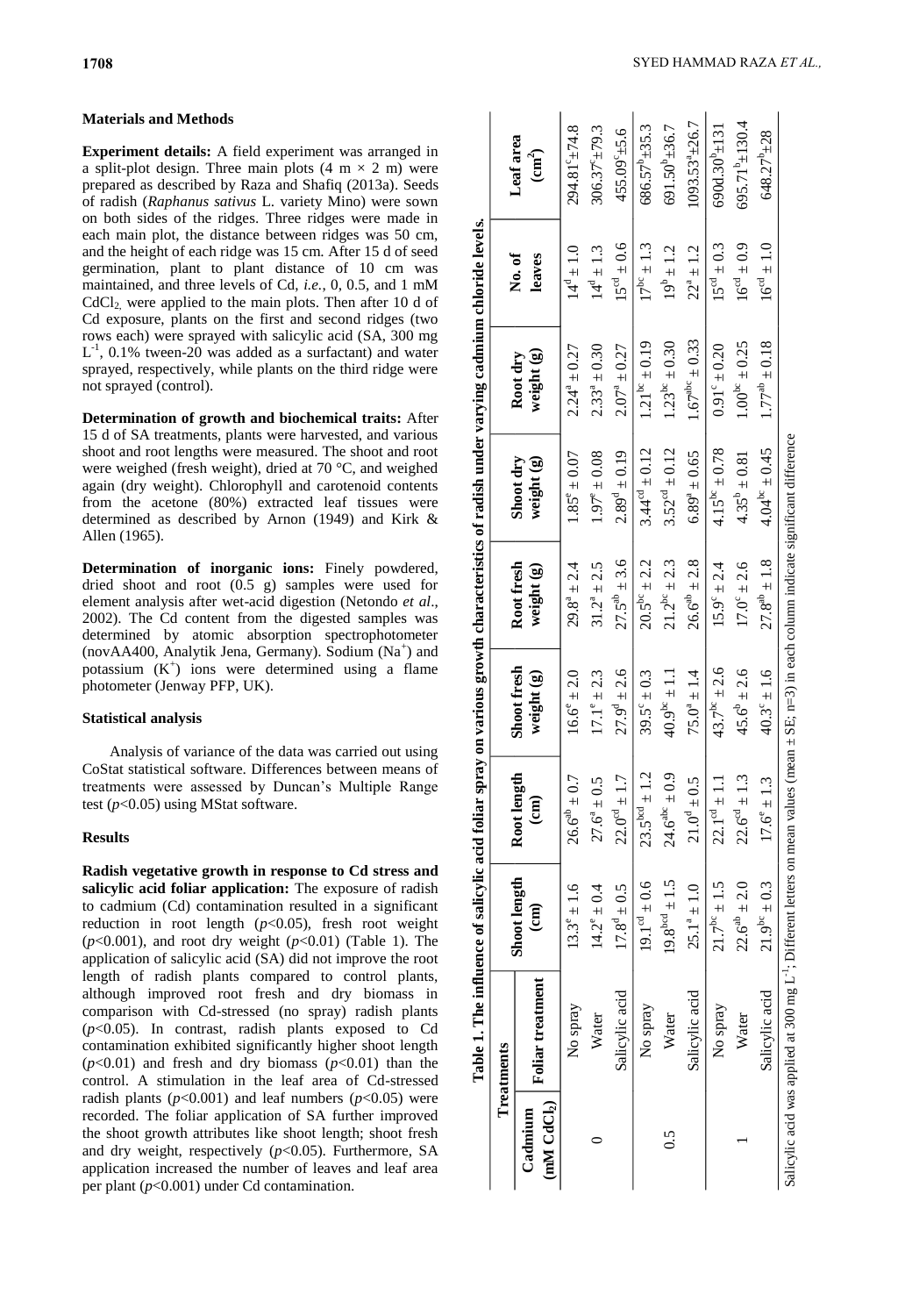**Radish chlorophyll contents in response to Cd stress and salicylic acid foliar application:** Exposure to Cd markedly reduced chlorophyll *a* (Chl *a*), chlorophyll *b* (Chl *b*), and total Chl contents in radish plants (Table 2). The maximum values were recorded in control, while the least was evident in plants exposed to  $1 \text{ mM } CdCl<sub>2</sub>$ contamination. The foliar application of salicylic acid improved the Chl *a* and *b* contents of control plants; however, its effect on these attributes of Cd-stressed plants was negative. We recorded significantly lower Chl *a* and *b* contents in response to SA foliar application (*p*<0.01). Therefore, SA application to Cd-stressed plants further reduced the total Chl contents of radish leaves, although it improved Chl contents of plants grown without cadmium.

**Inorganic ions in radish plant parts in response to Cd stress and salicylic acid foliar application:** The addition of  $CdCl<sub>2</sub>$  to the growth medium significantly enhanced plant Cd contents (Table 3). In the root, the Cd content ranged between 0.33 - 5.99 μg g<sup>-1</sup> DW (*p*<0.05), while in the shoot, it ranged 6.67 - 40.2  $\mu$ g g<sup>-1</sup>DW (*p*<0.001) respectively. The foliar application of SA increased the root Cd contents that ranged between 0.31 -4.90 μg g-<sup>1</sup>DW ( $p$ <0.05). Similarly, radish plants treated with SA exhibited shoot Cd concentrations that ranged between 11.2-57.4  $\mu$ g g<sup>-1</sup>DW respectively (*P*<0.001). The addition of Cd to the growth medium and the foliar SA application differentially altered the  $Na<sup>+</sup>$  contents of radish root and shoot. However, in contrast to  $Na<sup>+</sup>$  ions, we recorded prominent uptake of  $K^+$  by radish plants in both root and shoot, respectively  $(p<0.001)$ . The application of SA as foliar spray improved the root  $K^+$  contents ( $p<0.01$ ); however, its effect on shoot  $K^+$  contents was insignificant.

**Correlation of Cd contents in shoot and root with different growth indices:** The Cd in shoot was positively related with Cd content in root, root length, and chlorophyll content (Fig. 1). The Cd fraction in root was negatively related with the fresh and dry weight of root and chlorophyll content. Leaf area was negatively related with Chl*b* and total Chl. Carotenoid content was not related with Cd content or any growth trait.

## **Discussion**

Cadmium (Cd) is a hazardous, non-essential element with potential toxicity and carcinogenicity. It is one of the most dangerous elements due to its mobility, tendency to accumulate in the vegetative plant's parts, and relatively less damaging effect on plants than on humans and animals. Vegetables can accumulate high levels of Cd and develop well with no visible phytotoxicity symptoms or yield decline (Wang, 2002; Liu *et al*., 2003; Shentu *et al*., 2008).

In this study, no decrease in the growth of radish aboveground plant parts was recorded even at the highest Cd application  $(1 \text{ mM of } CdCl_2)$ . The fresh weight of radish shoot showed 2.4 and 2.6- and 12.8-fold increase and dry weight were 1.85- and 2.24-fold increased at 0.5 and 1 mM of Cd, respectively than the control. Previous reports showed that Cd had no inhibitory effect on the

shoot growth of radish (Shentu *et al*., 2008) or even had stimulated the growth of aboveground parts (Wu & Zhang, 2002; Ivanov *et al*., 2003; Liu *et al*., 2003; John *et al*., 2008; Januškaitienė, 2010) as found in the present study. The initial increase in growth by exposure to toxic ions might be due to hormesis (Poschenrieder *et al*., 2013), a response commonly evident in plants exposed to low concentrations of toxic ions (Calabrese, 2009).

Plants appear to be able to defend and protect their integrity against low metal stress. The low dose of Cd may serve as an activator of hormones and enzymes in cytokinin metabolism. Bruno *et al*., (2017) observed an increase in auxin level and enhancement of cytokinin signaling in Arabidopsis roots at lower Cd concentration (10 μM). Furthermore, plants cope with Cd stress by manufacturing low molecular weight Cd-binding proteins in response to low heavy metal stress, and this type of protein has been proven to play a role in metal tolerance (Epstein & Bloom, 2005).

In contrast to the aboveground parts, a dosedependent reduction in the root growth attributes of radish plants was observed. The exposure to 0.5 mM and 1 mM Cd reduced the root fresh weight by 31 and 47% and root dry weight by 46 and 59%, respectively, as compared to control. Root is the first part of plants exposed to metal stress. The reduction in root growth can be attributed to Cd-induced morpho-anatomical modifications (Lux *et al.,* 2011). Due to its small radius, Cd could replace Ca by entering cells through a Ca channel, binding to calmodulin, and interrupting cell division in root cells (Liu *et al*., 2003). SA application under Cd stress increased the root fresh weight by 30 and 75% and root dry weight by 38 and 94% compared to 0.5 mM and 1 mM Cd alone, respectively. These results showed the anti-stress, and beneficial effect of SA as SA enhances the membrane integrity, reduces the oxidative damage produced by Cd, lowers the malondialdehyde content, and electrolyte leakage (Belkhadi *et al*., 2010; Ahmad *et al*., 2011).

The application of salicylic acid (SA) increased the shoot fresh weight and dry weight by 75% and 100% under 0.5 mM Cd. Salicylic acid application during early growth stages helps plants avoid damage from Cd toxicity (Ahmad *et al*., 2011; Raza & Shafiq, 2013a) by expressing defense-related enzymes and particular proteins that help plants adjust themselves to reduce Cd toxicity (Chen *et al*., 2007; Gondor *et al.*, 2016). Although under high Cd stress  $(1 \text{ mM } CdCl_2)$ , SA foliar reduced the shoot fresh and dry weight by 7% and 2% at 1 Cd stress. The decreased shoot biomass at high Cd might be due to the high Cd accumulation in the aboveground by SA spray.

Furthermore, an increase in the leaf area might be an adaptative response to compensate for a reduced photosynthetic rate. In this context, increased investment in the leaf is linked to carbon gain via better photosynthetic efficiency and faster growth rates to complete the life cycle rapidly (Poorter & Remkes, 1990). We integrate Cd-induced increased foliage growth with hormesis, which urges further exploration at the molecular level.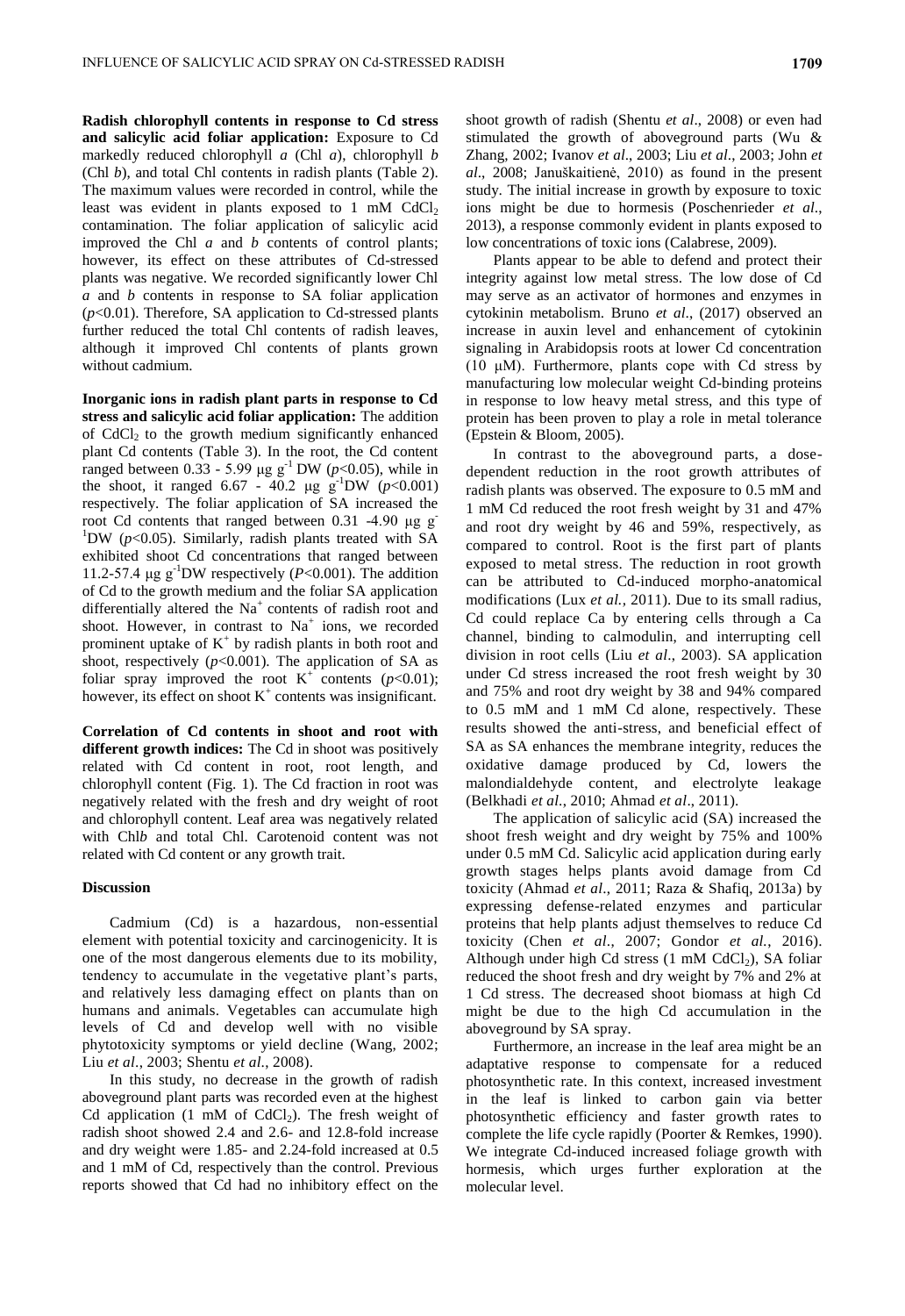|                                    | Treatments       |                         |                            | Photosynthetic pigments (mg g <sup>-1</sup> FW) |                                  |
|------------------------------------|------------------|-------------------------|----------------------------|-------------------------------------------------|----------------------------------|
| (mM CdCl <sub>2</sub> )<br>Cadmium | Foliar treatment | Chlorophyll a           | Chlorophyll b              | Total chlorophyll                               | Carotenoids                      |
|                                    | No spray         | $2.73^{\circ} \pm 0.08$ | $0.843^{ab} \pm 0.10$      | $3.58^{bc} \pm 0.19$                            | $0.338^{bcd} \pm 0.04$           |
|                                    | Water            | $2.78^b \pm 0.21$       | $0.870^4 \pm 0.09$         | $3.65^{\circ} \pm 0.31$                         | $0.347^{abc} \pm 0.05$           |
|                                    | Salicylic acid   | $3.18^a \pm 0.22$       | $0.950^4 \pm 0.10$         | $4.13^a \pm 0.32$                               | $0.438^a \pm 0.05$               |
|                                    | No spray         | $2.41^b \pm 0.17$       | $0.653^{\circ d} \pm 0.01$ | $3.06^{\circ} \pm 0.17$                         | $0.389^{ab} \pm 0.01$            |
| 0.5                                | Water            | $2.44^b \pm 0.19$       | $0.731^{bc} \pm 0.04$      | $3.17^{cd} \pm 0.15$                            | $0.410^{ab} \pm 0.03$            |
|                                    | Salicylic acid   | $1.74^{\circ} \pm 0.09$ | $0.509^{\circ} \pm 0.02$   | $2.25^{ef} \pm 0.12$                            | $0.287^{\text{cd}} \pm 0.03$     |
|                                    | No spray         | $1.89^{\circ} \pm 0.23$ | $0.560^{4e} \pm 0.03$      | $2.45^{\circ} \pm 0.26$                         | $0.345^{a}$ <sup>ec</sup> ± 0.04 |
|                                    | Water            | $1.91^{\circ} \pm 0.17$ | $0.583^{de} \pm 0.04$      | $2.50^{\circ} \pm 0.21$                         | $0.350^{abc} \pm 0.04$           |
|                                    | Salicylic acid   | $1.32^d \pm 0.18$       | $0.476^{\circ} \pm 0.04$   | $1.80^{f} \pm 0.22$                             | $0.242^d \pm 0.02$               |

| へへいい                                |   |                                              |
|-------------------------------------|---|----------------------------------------------|
|                                     | 1 |                                              |
|                                     |   |                                              |
| ה זה היה הכו                        |   |                                              |
|                                     |   |                                              |
|                                     |   |                                              |
|                                     |   |                                              |
|                                     |   |                                              |
|                                     |   |                                              |
| $\overline{a}$                      |   |                                              |
|                                     |   |                                              |
| ו מיידד היה ה                       |   |                                              |
|                                     |   |                                              |
|                                     |   |                                              |
|                                     |   |                                              |
|                                     |   |                                              |
|                                     |   |                                              |
|                                     |   |                                              |
|                                     |   |                                              |
|                                     |   |                                              |
|                                     |   |                                              |
|                                     |   |                                              |
|                                     |   |                                              |
|                                     |   |                                              |
|                                     |   |                                              |
|                                     |   |                                              |
|                                     |   |                                              |
|                                     |   |                                              |
|                                     |   |                                              |
| mun contant in rocich under vorwing |   | to overconomic coliering one thought the out |
|                                     |   |                                              |
|                                     |   |                                              |
|                                     |   |                                              |
|                                     |   |                                              |
|                                     |   |                                              |
| him notaccium and cadi              |   |                                              |
|                                     |   |                                              |
|                                     |   |                                              |
|                                     |   |                                              |
|                                     |   |                                              |
|                                     |   |                                              |
|                                     |   |                                              |
| i                                   |   |                                              |
| ç                                   |   |                                              |
|                                     |   |                                              |
|                                     |   |                                              |
|                                     |   |                                              |
|                                     |   |                                              |
|                                     |   |                                              |
|                                     |   |                                              |
|                                     |   |                                              |
|                                     |   |                                              |
|                                     |   |                                              |
|                                     |   |                                              |
|                                     |   |                                              |
|                                     |   |                                              |

| Treatments<br>$(mM)$ $CdCl2$<br>Cadmium<br>S.O | Foliar treatment<br>Salicylic acid<br>Salicylic acid<br>No spray<br>No spray<br>No spray<br>Water<br>Water<br>Water | $32.5^a \pm 2.8$<br>$24.7^{\circ} \pm 3.2$<br>$23.9^{b} \pm 1.4$<br>$34.2^a \pm 2.9$<br>$23.5^{b} \pm 3.0$<br>$23.3^{b} \pm 2.3$<br>$31.0^{a} \pm 1.4$<br>$22.1^b \pm 2.1$<br><b>Shoot</b> | $25.1^{\text{cd}} \pm 2.3$<br>$35.4^{ab} \pm 1.8$<br>$37.3^{ab} \pm 1.9$<br>35.6 <sup>ab</sup> ± 2.9<br>$43.7^a \pm 4.4$<br>$21.9^d \pm 3.0$<br>$33.9^b \pm 2.7$<br>$23.1^d \pm 3.1$<br>Root<br>Sodium $(mg g^{-1} DW)$ | $21.9^{b} \pm 1.8$<br>$41.5^a \pm 5.0$<br>$20.8^{b} \pm 1.7$<br>$47.0^a \pm 4.5$<br>$49.5^a \pm 4.7$<br>$50.0^4 \pm 3.3$<br>$44.5^a \pm 2.9$<br>$46.8^a \pm 3.1$<br>Shoot | $67.0^{abc} \pm 5.2$<br>$70.5^{ab} \pm 5.4$<br>$63.5^{bc} \pm 3.0$<br>$50.3^{\circ} \pm 2.6$<br>$62.1^{\circ} \pm 4.8$<br>$47.8^{\circ} \pm 2.4$<br>$60.3^{\circ} \pm 2.8$<br>$72.0^a \pm 5.1$<br>Root<br>Potassium (mg g <sup>-1</sup> DW) | $C$ admium ( $\mu$ g g <sup>-1</sup> DW)<br>$7.03^{\circ} \pm 1.4$<br>$11.2^d \pm 1.3$<br>$6.67^{\circ} \pm 1.3$<br>$26.3^{\circ} \pm 0.9$<br>$32.2^{\circ} \pm 4.3$<br>$40.2^b \pm 2.2$<br>$42.3^b \pm 2.4$<br>$27.7^{\circ} \pm 0.7$<br>Shoot | $2.30^{b} \pm 0.6$<br>$0.31^{\circ} \pm 0.2$<br>$2.42^b \pm 0.3$<br>$3.14^{b} \pm 0.7$<br>$0.33^{\circ} \pm 0.0$<br>$0.34^{\circ} \pm 0.0$<br>$5.29^a \pm 0.1$<br>$5.57^a \pm 0.1$<br>Root |
|------------------------------------------------|---------------------------------------------------------------------------------------------------------------------|--------------------------------------------------------------------------------------------------------------------------------------------------------------------------------------------|-------------------------------------------------------------------------------------------------------------------------------------------------------------------------------------------------------------------------|---------------------------------------------------------------------------------------------------------------------------------------------------------------------------|---------------------------------------------------------------------------------------------------------------------------------------------------------------------------------------------------------------------------------------------|-------------------------------------------------------------------------------------------------------------------------------------------------------------------------------------------------------------------------------------------------|--------------------------------------------------------------------------------------------------------------------------------------------------------------------------------------------|
|                                                | Salicylic acid                                                                                                      | $31.0^{a} \pm 2.9$                                                                                                                                                                         | $31.8^{bc} \pm 2.4$                                                                                                                                                                                                     | $46.2^a \pm 6.9$                                                                                                                                                          | $64.4^{bc} \pm 2.1$                                                                                                                                                                                                                         | $57.4^{a} \pm 5.9$                                                                                                                                                                                                                              | $4.90^a \pm 0.3$                                                                                                                                                                           |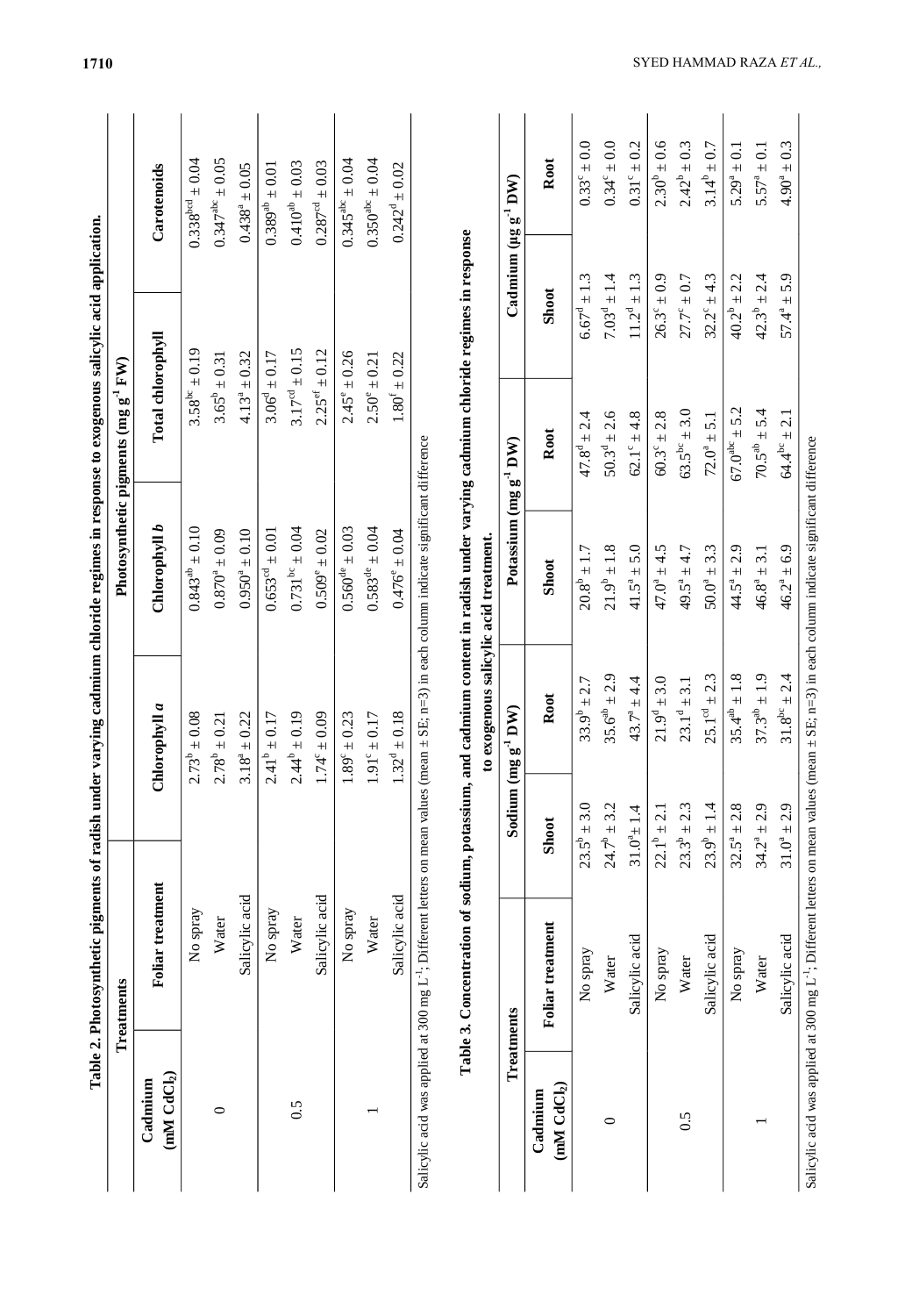

Fig. 1. Pearson's correlation co-efficient for the data of different growth and biochemical traits. The image is constructed using R-Studio (CorrPlot package) using mean values (n=3).

We also recorded a reduction in chlorophyll contents in a Cd dose-dependent manner with maximum values for control plants. Despite the decrease in Chl *a*, Chl *b*, total chlorophyll with an increase in  $CdCl<sub>2</sub>$  doses, more pigment reduction was evident in salicylic acid (SA) treated plants under Cd stress, and this is consistent with the possibility discussed above. No positive effects of SA application can be linked with osmotic water correlations (Larque-Saavedra, 1978). Still, in the present study, these adverse effects were prominently evident in  $CdCl<sub>2</sub>$ harmful levels that can be explained further. Salicylic acid is reported to improve nutrient uptake (Glass, 1974). We propose that SA application might increase the uptake of Cd, and high Cd contents in SA-treated plants were confirmed through element analysis of shoots.

The Cd stress is known to decrease photosynthetic pigments, especially the Chl reduction is most apparent (Pandey, 2000). Similar reports were documented by Abdel-Latif (2008), Pandey (2000), and Farouk *et al*., (2011). Lanaras *et al*. (1993) attributed this Cd-mediated Chl reduction to inhibition of certain enzymes like ALAdehydratase and Protochlorophyllreductase involved in Chl biosynthesis. In addition, some authors linked this reduction in pigments with the impaired uptake of iron and magnesium (Anwar *et al*., 2017). Alternatively, substituting magnesium in the Chl molecules by Cd is also responsible for this (Kupper *et al*., 1998). In addition, Anuradha *et al*., (2009) attributed these reductions in pigments to imbalanced water relations and damage to chloroplast structure.

Above all, in terms of  $Na<sup>+</sup>$  ions, a differential response was evident, while on the other hand, Cd enrichment increased the uptake of  $K^+$  ions in both the root and shoot of radish plants. Contrary to these findings, a reduction in the  $K^+$  contents of sugarcane calli exposed to 1 mM CdCl<sub>2</sub> is reported (Raza *et al.*, 2013b). Generally, Cd enters through  $K^+$  and  $Ca^{2+}$  channels and impairs these channels, which disturb ion homeostasis (Li

et al., 2012). However, we recorded increased K<sup>+</sup> contents, and SA application further enhanced these ions in radish plant parts.

The addition of  $CdCl<sub>2</sub>$  to the growth medium significantly enhanced Cd contents in radish plant parts. The storage roots of radish accumulated a much lower concentration of Cd (0.33 - 5.99  $\mu$ g g<sup>-1</sup>DW) than in the aboveground shoot part (6.67 - 40.2 µg  $g^{-1}$  DM). Similar results were also reported by Shentu *et al*., (2008). Vegetables easily uptake and translocate heavy metals from the soil to the shoots via transpiration-based passive uptake (Marchiol *et al*., 2004). Therefore, the amount of Cd in the edible part of the vegetable is positively associated with the amount of Cd in the soil, represented by a linear or quadratic equation (Shentu *et al*., 2008). Cd is very mobile, and therefore it enters plants from the roots and is then transported through the symplastic pathway in the ionic form into the xylem via ascent of sap and/or transporters through shoots (Dong *et al*., 2019) or enters into the xylem through the apoplastic pathway (Kuriakose & Prasad, 2008).

The foliar application of SA increased shoot Cd contents that ranged between  $11.2-57.4$   $\mu$ g g<sup>-1</sup> DW, respectively. At 1 mM of Cd, the foliar spray of SA increased the Cd content in shoot by 43% as compared to no spray, while the root Cd was unaffected. Similar results were also reported by Gondor *et al*., (2016). The high uptake of Cd by shoot might be due to the high synthesis of phytochelatins in the roots and their sequestration with Cd and transportation to the shoots (Gondor *et al.,* 2016). These results indicate that radish has a high tolerance and accumulating potential of Cd and therefore accumulate a higher Cd concentration in the aboveground part compared to roots. Foliar application of SA improved the aboveground biomass and Cd uptake by shoot, but chlorophyll content, the biomass of storage root, and Cd uptake by root remained unaffected.

#### **References**

- Abdel-Latif, A. 2008. Cadmium induced changes in pigment content, ion uptake, proline content and phosphoenolpyruvate carboxylase activity in *Triticum aestivum* seedlings. *Aust. J. Basic Appl. Sci.*, 2: 57-62.
- Ahmad, P., G. Nabi, and M. Ashraf. 2011. Cadmium-induced oxidative damage in mustard [*Brassica juncea* (L.) Czern. & Coss.] plants can be alleviated by salicylic acid. *S. Afr. J. Bot*., 77: 36-44.
- Alvarez, M.E. 2000. Salicylic acid in the machinery of hypersensitive cell death and disease resistance. *Plant Mol. Biol.*, 44: 429-442.
- Anonymous. 1993. IARC Working Group on the Evaluation of Carcinogenic Risks to Humans. Cadmium and cadmium compounds. In Beryllium, Cadmium, Mercury, and Exposures in the Glass Manufacturing Industry. International Agency for Research on Cancer. Volume 58, p. 119.
- Anuradha, S. and S.S.R. Rao. 2009.Effect of 24-epibrassinolide on the photosynthetic activity of radish plants under cadmium stress. *Photosynthetica*, 4: 317-320.
- Anwar, S., M.F. Nawaz, S. Gul, M. Rizwan, S. Ali and A. Kareem. 2016. Uptake and distribution of minerals and heavy metals in commonly grown leafy vegetable species irrigated with sewage water. *Environ. Monitor. Assess.*, 188(9): 1-9.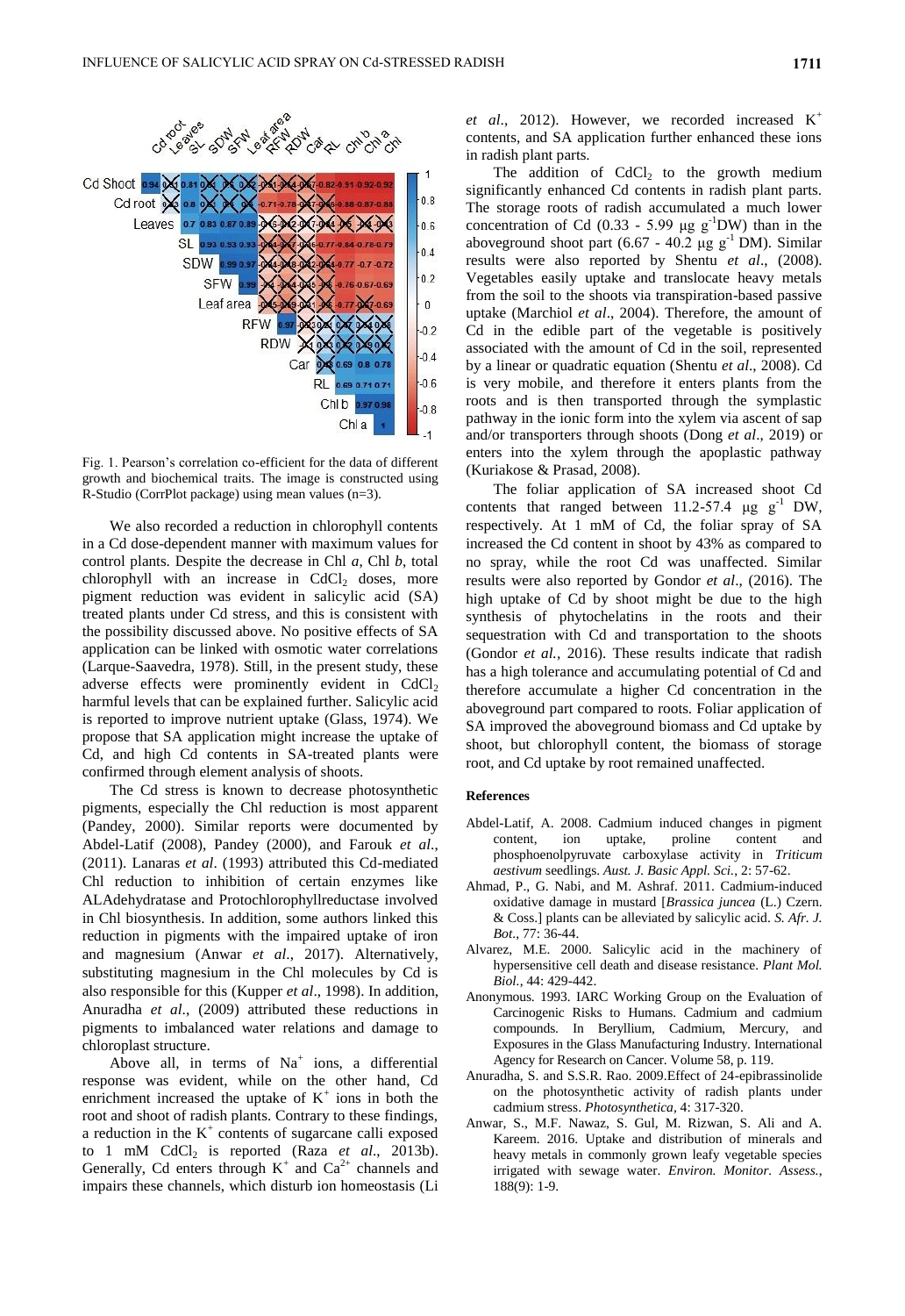- Anwar, S., S. Khan, M.Y. Ashraf, A. Noman, S. Zafar, L. Liu, S. Ullah and S. Fahad. 2017. Impact of chelator-induced phytoextraction of cadmium on yield and ionic uptake of maize. *Int. J. Phytorem*., 19(6): 505-513.
- Arnon, D.I. 1949. Copper enzymes in isolated chloroplasts.Polyphenoloxidase in *Beta vulgaris*. *Plant Physiol.*, 24: 1-15.
- Balali-Mood, M., K. Naseri, Z. Tahergorabi, M.R. Khazdair and M. Sadeghi. 2021. Toxic mechanisms of five heavy metals: Mercury, lead, chromium, cadmium, and arsenic. *Front. Pharmacol.*, 12[. https://doi.org/10.3389/fphar.2021.643972.](https://doi.org/10.3389/fphar.2021.643972)
- Belkhadi, A., H. Hediji, Z. Abbes, I. Nouairi, Z. Barhoumi, M. Zarrouk, W. Chaïbi and W. Djebali. 2010. Effects of exogenous salicylic acid pre-treatment on cadmium toxicity and leaf lipid content in *Linum usitatissimum* L. *Ecotoxicol. Environ. Saf*., 73: 1004-1011.
- Borsani, O., V. Valpuesta and M.A. Botella. 2001. Evidence for a role of salicylic acid in the oxidative damage generated by NaCl and osmotic stress in *Arabidopsis* seedlin*gs*. *Plant Physiol.*, 126: 1024-1030.
- Bruno, L., M. Pacenza, I. Forgione, L.R. Lamerton, M. Greco, A. Chiappetta and M.B. Bitonti. 2017. In *Arabidopsis thaliana* cadmium impact on the growth of primary root by altering SCR expression and auxin-cytokinin cross-talk. *Front. Plant Sci*., 8, p. 1323.
- Brzóska, M.M., J. Moniuszko-Jakoniuk, M. Jurczuk, M. Gałażyn-Sidorczuk and J. Rogalska. 2001. The effect of zinc supply on cadmium-induced changes in the tibia of rats. *Food Chemical Toxicol.*, 39(7): 729-737.
- Calabrese, E.J. 2009. Getting the dose–response wrong: why hormesis became marginalized and the threshold model accepted. *Arch. Toxicol.*, 83(3): 227-247.
- Chen, J., C. Zhu, L.P. Li, Z.Y. Sun and X.B. Pan. 2007. Effects of exogenous salicylic acid on growth and  $H_2O_2$ metabolizing enzymes in rice seedlings under lead stress. *J. Environ. Sci*., 19: 44-49.
- Das, P., S. Samantaray and R. Rout. 1998. Studies on cadmium toxicity in plants: A review. *Environ. Pollut*., 98: 29-36.
- Dong, Q., J. Fang, F. Huang and K. Cai. 2019. Silicon amendment reduces soil Cd availability and Cd uptake of two pennisetum species. *Int. J. Environ. Res. Public Health*, p. 1624
- Drazkiewicz, M., A. Tukendorf and T. Baszynski. 2003. Agedependent response of maize leaf segments to cadmium treatment: Effect on chlorophyll fluorescence and phytochelatin accumulation. *J. Plant Physiol*., 160: 247-254.
- Epstein, E. and A.J. Bloom. 2005. Mineral Nutrition of Plant Principles and Perspective  $(2^{nd}$  ed.), Sinauer Associates, Inc. Publishers, Massachusetts.
- Farouk, S., A.A. Mosa, A.A. Taha, H.M. Ibrahim and A.M. EL-Gahmery. 2011. Protective effect of humic acid and chitosan on radish (*Raphanus sativus* L. var. *sativus*) plants subjected to cadmium stress. *J. Stress Physiol. Biochem*., 7: 99-116.
- Fujiwara, Y., J.Y. Lee, H. Banno, S. Imai, M. Tokumoto, T. Hasegawa, Y. Seko, H. Nagase and M. Satoh. 2020. Cadmium induces iron deficiency anemia through the suppression of iron transport in the duodenum. *Toxicol. Lett*., 332: 130-139.
- Glass, A.D.M. 1974. Influence of phenolic acid on ion uptake. III. Inhibition of potassium absorption. *J. Exp. Bot.*, 25: 1104-1113.
- Gondor, O.K., M. Pál, E. Darkó, T. Janda and G. Szalai. 2016. Salicylic acid and sodium salicylate alleviate cadmium toxicity to different extents in maize (*Zea mays* L.). *PLoS One*, 11(8), p.e0160157.
- Guo, B., Y. Liang and Y. Zhu. 2009. Does salicylic acid regulate antioxidant defence system, cell death, cadmium uptake and partitioning to acquire cadmium tolerance in rice? *J. Plant Physiol.*, 166: 20-31.
- Han, Y., G. Chen, Y. Chen and Z. Shen. 2015. Cadmium toxicity and alleviating effects of exogenous salicylic acid in *Iris hexagona*. *Bullet. Environ. Contam. Toxicol.*, 95(6): 796-802.
- Hegedûs, A., S. Erdei and G. Horváth. 2001. Comparative studies of  $H_2O_2$  detoxifying enzymes in green and greening barley seedlings under cadmium stress. *Plant Sci.*, 160: 1085-1093.
- Huang, W.L., W.H. Chang, S.F. Cheng, H.Y. Li and H.L. Chen. 2021. Potential risk of consuming vegetables planted in soil with lead and cadmium and the influence on vegetable antioxidant activity. *Appl. Sci*., 11(9): p. 3761.
- Hussain, A., S. Alamzeb and S. Begum. 2013. Accumulation of heavy metals in edible parts of vegetables irrigated with waste water and their daily intake to adults and children, District Mardan, Pakistan. *Food Chem.*, 136: 1515-1523.
- Ivanov, V.B., E.I. Bystrova and I.V. Seregin. 2003. Comparative impacts of heavy metals on root growth as related to their specificity and selectivity. *Russ. J. Plant Physiol.*, 50: 398-406.
- Januškaitienė, I. 2010. Impact of low concentration of cadmium on photosynthesis and growth of pea and barley. *Environ. Res. Engi. Manag.*, 3: 24-29.
- John, R., P. Ahmad, K. Gadgil and K. Sharma. 2008. Effect of cadmium and lead on growth, biochemical parameters and uptake in *Lemna polyrrhiza* L. *Plant Soil Environ*., 54: 262-270.
- Kirk, J.T.O. and R.L. Allen. 1965. Dependence of chloroplast pigment synthesis on protein synthesis: Effect of actidione. *Biochem. Biophys. Res. Commun*., 21: 523-530.
- Kupper, H., F. Kupper and M. Spiller. 1998. *In situ* detection of heavy metal substituted chlorophylls in water plants. *Photosynth. Res*. 58: 123-133.
- Kuriakose, S.V. and M.N.V. Prasad. 2008. Cadmium stress affects seed germination and seedling growth in *Sorghum bicolor* (L.) Moench by changing the activities of hydrolyzing enzymes. *Plant Growth Regul*., 54: 143-156.
- Lai, H.Y. and B.C. Chen. 2013. The dynamic growth exhibition and accumulation of cadmium of pakchoi (*Brassica campestris* L. ssp. chinensis) grown in contaminated soils. *Int. J. Environ. Res. Public Health*, 10: 5284-5298.
- Lanaras, T., M. Moustakas, L. Symeonidis, S. Diomantoglou and S. Karataglis. 1993. Plant metal content, growth responses and some photosynthetic measurements of fieldcultivated wheat growing on ore bodies enriched in Cu. *Physiol. Plant.*, 88: 307-314.
- Larque-Saavedra, A. 1978. The antitranspirant effect of acetylsalicylic acid on *Phaseolus vulgaris* L. *Physiol. Plant*. 43: 126-128.
- Lech, T. and J.K. Sadlik. 2017. Cadmium concentration in human autopsy tissues. *Biol. Trace Elem. Res.*, 179(2): 172-177.
- Li, S., J. Yu, M. Zhu, F. Zhao and S. Luan. 2012. Cadmium impairs ion homeostasis by altering  $K^+$  and  $Ca^{2+}$  channel activities in rice root hair cells. *Plant Cell Environ*., 35(11): 1998-2013.
- Liu, D., W. Jiang and X. Gao. 2003. Effects of cadmium on root growth, cell division and nucleoli in root tip cells of garlic. *Biol. Plant.*, 47(1): 79-83.
- Lux, A., M. Martinka, M. Vaculík and P.J. White. 2011. Root responses to cadmium in the rhizosphere: A review. *J. Exp. Bot.*, 62(1): 21-37.
- Marchiol, L., P. Sacco, S. Assolari and G. Zerbi. 2004. Reclamation of polluted soil: phytoremediation potential of crop-related *Brassica* species. *Water Air Soil Pollut*., 158: 345-356.
- Muchuweti, M., J.W. Birkett, E. Chinyanga, R. Zvauya, M.D. Scrimshaw and J.N. Lester. 2006. Heavy metal content of